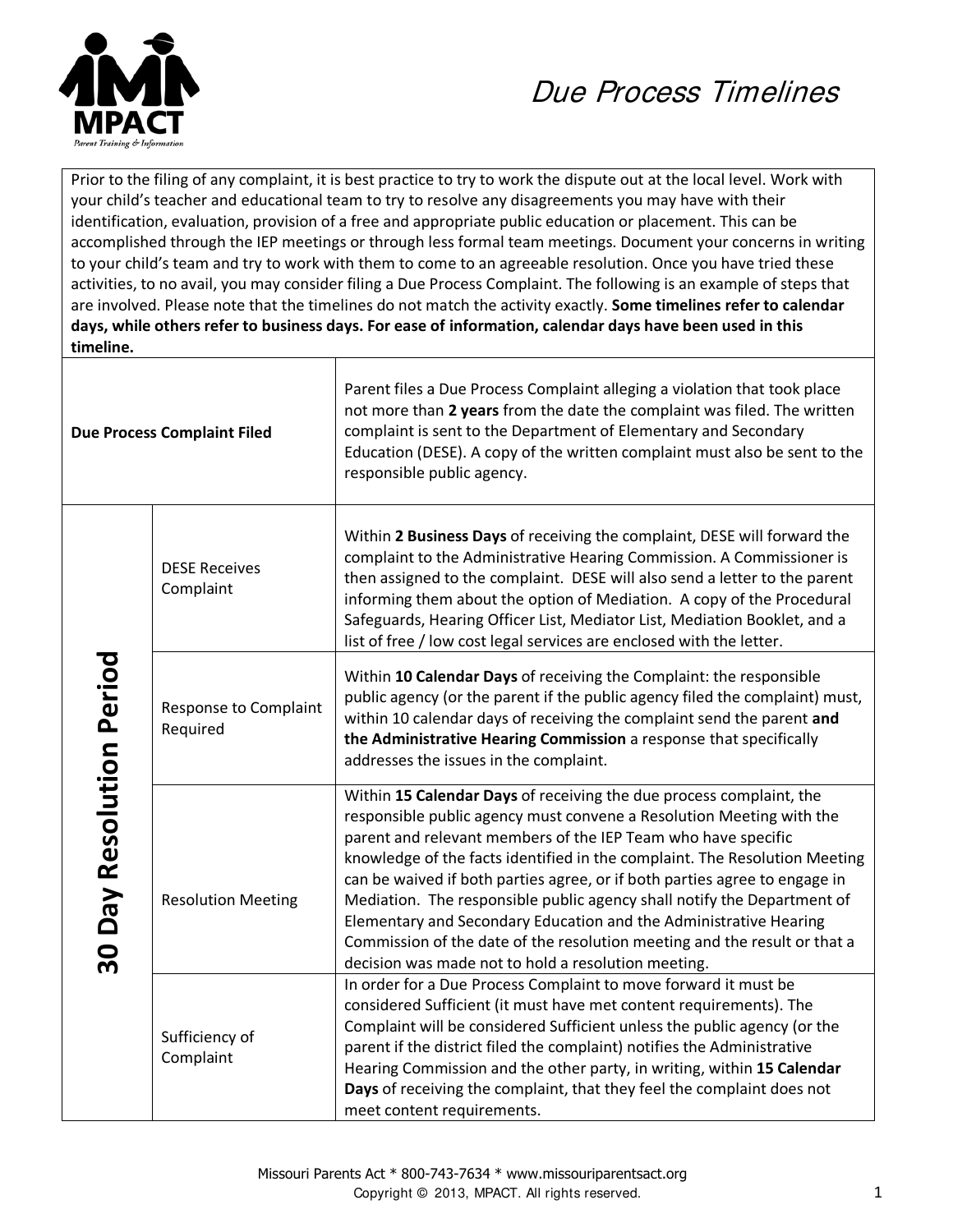

## Due Process Timelines

|  | Ruling on Sufficiency                                   | Within 5 Calendar Days of receiving a notification of insufficiency, the<br>Administrative Hearing Commission must decide if the complaint meets<br>the requirements and notify the parent and the public agency, in writing of<br>their decision.                                                                                                                                                                                                                                                                                                                                                             |
|--|---------------------------------------------------------|----------------------------------------------------------------------------------------------------------------------------------------------------------------------------------------------------------------------------------------------------------------------------------------------------------------------------------------------------------------------------------------------------------------------------------------------------------------------------------------------------------------------------------------------------------------------------------------------------------------|
|  | Pre-Hearing<br>Conference                               | The Administrative Hearing Commission has the option to conduct a<br>prehearing conference.                                                                                                                                                                                                                                                                                                                                                                                                                                                                                                                    |
|  | <b>End of Resolution</b><br><b>Period</b>               | If, within 30 Calendar Days of the receipt of the Due Process Complaint,<br>the public agency has not resolved the complaint to the satisfaction of<br>the parent, the Due Process Hearing may occur. If after making<br>reasonable and documenting such efforts, the public agency is not able<br>to obtain the parent's participation in the resolution meeting, the public<br>agency may, at the end of the (30) day resolution period, request that<br>the Administrative Hearing commission dismiss the due process<br>complaint.                                                                         |
|  | Agreement Reached                                       | If an agreement is reached during the Resolution Meeting the parties must<br>execute a legally binding agreement that is:<br>Signed by both the parent and the public agency representative;<br>and<br>Enforceable in any State court of competent jurisdiction or a<br>district court of the United States.<br>(see resolution agreement review period)                                                                                                                                                                                                                                                       |
|  | Resolution Reached,<br>Continued, or Move to<br>Hearing | The 45 Calendar Day timeline for the Due Process Hearing starts the day<br>after one of the following events:<br>Both parties agree, in writing, to waive the resolution<br>meeting;<br>After either the mediation or the resolution meeting starts<br>but before the end of the thirty (30) calendar day resolution<br>period, the parties agree, in writing, that no agreement is<br>possible; or,<br>Both parties agree, in writing, to continue the mediation<br>process at the end of the thirty (30) calendar day resolution<br>period, but later, either party withdraws from the mediation<br>process. |
|  | <b>Resolution Agreement</b><br><b>Review Period</b>     | If the parties reach an agreement and a legally binding agreement is<br>reached, either party can void the agreement within 3 business days of<br>the agreements execution.                                                                                                                                                                                                                                                                                                                                                                                                                                    |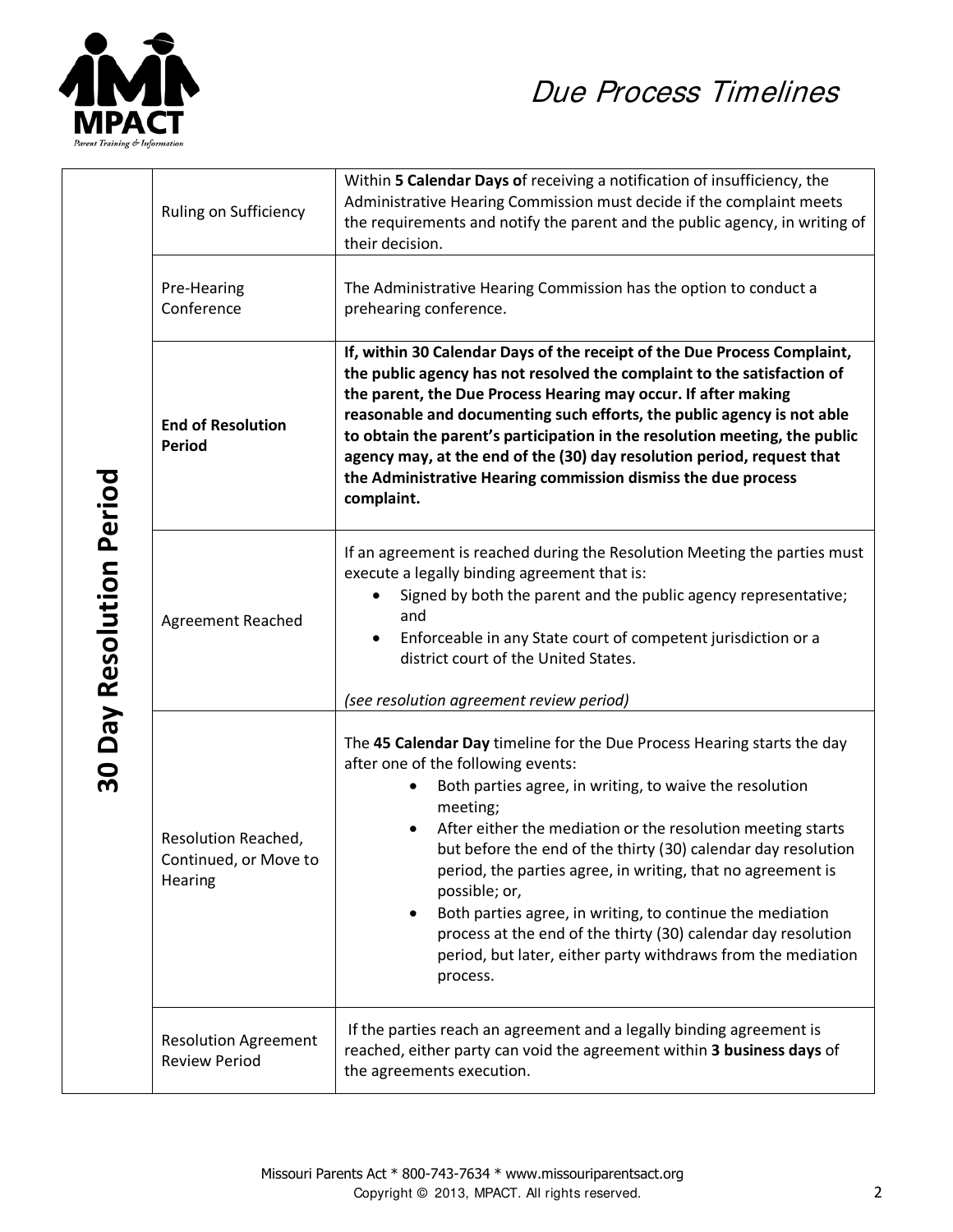

 $\blacksquare$ 

## Due Process Timelines

| Day Hearing Period<br>45 | <b>Hearing Conducted</b> | <b>Hearing Rights</b><br>Advised by counselor – others with knowledge / expertise<br>Represent themselves or be represented by lawyer<br>Present evidence, cross-examine, compel attendance,<br>Prohibit introduction of evidence at the trial that was not<br>disclosed 5 Business Days before the hearing<br>Electronic or written verbatim record at no cost<br>$\bullet$<br>Electronic or written findings of fact at no cost<br>٠<br>Open hearing / Closed hearing<br>$\bullet$<br>Party that requested the due process cannot raise issues not<br>$\bullet$<br>addressed in complaint unless other party agrees<br>Subpoenas - Parties can request subpoenas for a witness from the<br>Commissioner, Commissioner can refuse<br>Hearing Procedures - Commissioner presides over and conducts hearing &<br>shall rule on procedural evidentiary matters.<br>Issues to be Addressed - Commissioner may narrow scope of hearing at<br>any time prior to the presentation of the first witness at the hearing.<br>Length of Presentation - Any hearing lasting more than 2 days requires<br>good cause and must be documented in the record<br>Exclusions - when evidence & testimony should be excluded<br>Responding to Orders - Parties must comply with Commissioner's orders,<br>can dismiss case if don't<br>Communication w/ Administrative Hearing Commissioner - cannot<br>communicate with the Commissioner unless all parties have<br>opportunity to participate<br>Witnesses - Commissioner may exclude witnesses from room so they<br>cannot hear other witness testimony |
|--------------------------|--------------------------|------------------------------------------------------------------------------------------------------------------------------------------------------------------------------------------------------------------------------------------------------------------------------------------------------------------------------------------------------------------------------------------------------------------------------------------------------------------------------------------------------------------------------------------------------------------------------------------------------------------------------------------------------------------------------------------------------------------------------------------------------------------------------------------------------------------------------------------------------------------------------------------------------------------------------------------------------------------------------------------------------------------------------------------------------------------------------------------------------------------------------------------------------------------------------------------------------------------------------------------------------------------------------------------------------------------------------------------------------------------------------------------------------------------------------------------------------------------------------------------------------------------------------------------------------------------------------------------|
|                          |                          | Limitations - # of witnesses may be limited by Commissioner                                                                                                                                                                                                                                                                                                                                                                                                                                                                                                                                                                                                                                                                                                                                                                                                                                                                                                                                                                                                                                                                                                                                                                                                                                                                                                                                                                                                                                                                                                                              |

⊤